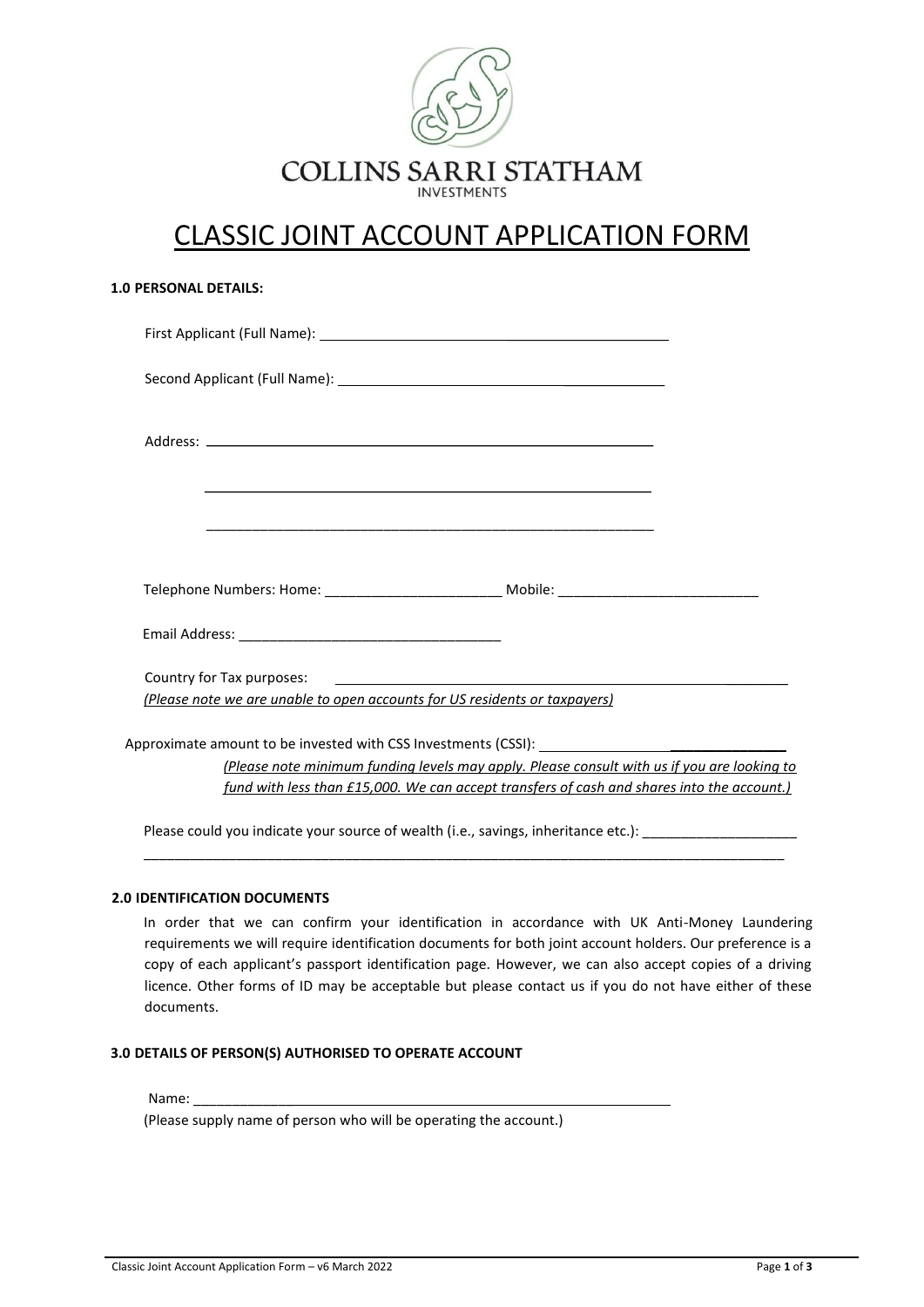How long have you been trading financial instruments, stocks, shares, bonds etc. Please indicate approx. how many trades you have undertaken in the past 12 months. Do you have any financial industry recognised qualifications? (If "Yes" please state what qualifications you have) Does the person work, or has ever worked, in the financial sector? **4.0 BANK & TAX REFERENCE INFORMATION**  Please provide details of the Bank Account from which this account will be funded: - Name on Account: Account Number: Sort Code: If you required dividend income to be withdrawn quarterly, please tick this box: **UK National Insurance Number:**  First Applicant: Second Applicant:

#### **5.0 DATA PROTECTION:**

To comply with the UK Money Laundering Regulations, we are required to collect information and to undertake checks on the applicant's identity and residential address, including accessing and using information held in database or other electronic format through other agencies. We may also request further supporting documentation to verify these details. Your information may be disclosed to law enforcement agencies and other relevant organisations for crime detection and prevention purposes. We will add this personal data and details (including email details) to our database. If you do not consent to the use of your personal data in this way, we are unable to consider your application. By submitting the completed application form to us, you consent to the use of your information as indicated. In the absence of other instructions from you, we will send confirmation(s) and monthly statements to you by e-mail. Additionally, please refer to our Privacy Notice that is available on our website **-** [https://www.css](https://www.css-investments.com/privacy-notice/)[investments.com/privacy-notice/](https://www.css-investments.com/privacy-notice/)

#### **6.0 DECLARATIONS:**

I/We, jointly and severally, declare that:

- I/We hereby request and authorise Collins Sarri Statham Investments Limited to open an account on our behalf with Jarvis Investment Management Limited.
- I/We have read and understood the nature and the risk of the product(s) that will be traded in this account.
- I/We have obtained, read and understood the following:
	- a) The Retail Client Agreement,
	- b) Order Execution Policy,
	- c) Conflict of Interest Policy,
	- d) the Account Fees and Charges.
- I/We authorise the person(s) named in Part 3 of this application form to give instruction in relation to the account. I understand we will be jointly liable for any investment decision made.